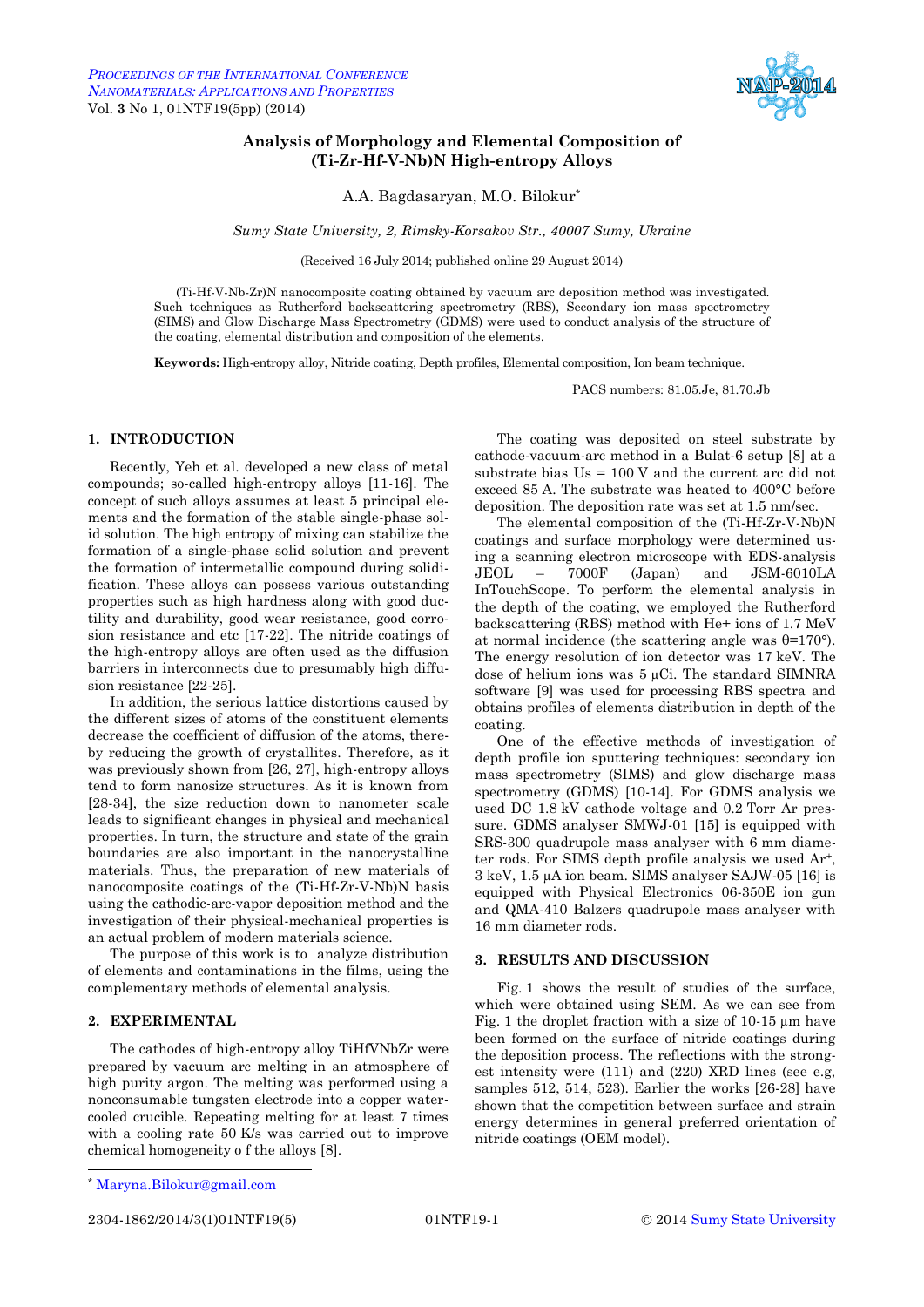| $N_2$ | Us, B | P, Pa             | Concentration, % |       |      |                     |           |       |
|-------|-------|-------------------|------------------|-------|------|---------------------|-----------|-------|
|       |       |                   | N                | Ti    | V    | $\operatorname{Zr}$ | <b>Nb</b> | Hf    |
| 509   | 100   | $3\times10-2$     | 44.70            | 25.31 | 4.57 | 7.60                | 7.99      | 9.83  |
| 515   | 200   | $3\times10-2$     | 36.05            | 20.13 | 2.28 | 17.12               | 17.50     | 6.93  |
| 510   | 50    | $2\times10-1$     | 49.11            | 19.67 | 5.65 | 7.68                | 8.24      | 9.64  |
| 506   | 100   | $2 \times 10 - 1$ | 49.05            | 22.92 | 5.04 | 6.84                | 7.47      | 8.68  |
| 514   | 200   | $2 \times 10 - 1$ | 47.69            | 16.41 | 1.93 | 13.34               | 13.90     | 6.72  |
| 507   | 50    | $5\times10-1$     | 51.13            | 25.31 | 4.72 | 5.70                | 6.31      | 6.84  |
| 505   | 110   | $5\times10-1$     | 49.15            | 16.63 | 5.91 | 8.17                | 8.88      | 11.26 |

**Table 1 –** Deposition conditions for multicomponent coatings (Ti-Hf-Zr-V-Nb)N

According to this model, the competing planes in the film with NaCl-type structure are the (200) plane with the lowest surface energy, the (111) plane with the lowest strain energy and the (220) plane with the lowest stopping energy. However, much of studies have showed that there is no universal relation between orientation and intrinsic stress, and the change in the stress state with the increasing coating thickness 21-24].

According to recent works [21, 23-25] the kinetic constraints are assumed to affect the preferential orientation (anisotropy in surface diffusivities, adatom mobilities and collisional cascade effects). On the one hand, the (111) plane is more close-packed of NaCl



**Fig. 1** – The results of XRD diffraction analysis for samples (according to the Table 1)

structure, while the [220] plane is the most open channeling direction. Consequently, the (220) plane have a higher probability of survival than the (111) planes (anisotropy of collision effect). On the other hand, the diffusion of metal adatoms on the (111) surface is less than on the (200) surface, that's why adatoms on (200) planes can be incorporated into the (111) plane. Therefore, the (111) preferred orientation appears. As a result, the preferred orientation of nitride coating develops through a complex interplay between "kinetic" effects, which associated with the growth process itself.

In the current system, the nitrides of constituting elements (TiN, VN, ZrN, HfN and NbN) represent cubic phase structure NaCl (see table. 2). On this basis, we can make an assumption about the formation of coatings obtained in the single-phase solid solution with an fcc lattice with randomly distributed atoms of the constituent elements. In confirmation of this hypothesis it would be useful to compare values of the diffraction angle responsible for the reflection from the (111) plane and the lattice parameters for binary nitrides and nitride coatings by MHEAN type. As can be seen in Fig. 1 reflex position corresponding to reflection from the (111) plane corresponds to the  $35,8^{\circ}$ angle, which is approximately equal to the average angle which corresponds to (111) reflex for binary nitrides constituents (see Table. 2). The lattice parameter measured for nitride coating (0.4376 nm) is also slightly different from the lattice parameter of binary nitrides. Thus, the arguments indicate formation of a single phase solid solution with a simple crystal lattice of a nitride-based system Ti-Hf-Zr-V-Nb alloy.

In the same time ion sputtering techniques is mainly used for depth profile analysis [18-20]. In our work we used secondary ion mass spectrometry (SIMS) and glow discharge mass spectrometry (GDMS) for investigation depth profile. Both methods use argon sputtering, however the ionization mechanisms of the sputtered material are different. In SIMS, the ionization occurs at the bombardment surface, and neighboring atoms influence strongly the ionization process due to the so-called matrix effect, the process. In GDMS, ionization occurs mainly above bombardment surface in glow discharge and the matrix effects are negligible. It should be noted that these methods are destructive. Fig. 2 shows the sample after SIMS and GDMS analyses.

Mass spectra registered with GDMS and SIMS are shown in Fig. 3 and raw data of depth profile analysis are shown in Fig. 4.

Sputtering conditions in the two methods differed very much. Sputtering rate in GDMS analysis was 5.7 nm/s, while in SIMS sputtering rate was 0.046 nm/s i.e. 2.8 nm/min. As we can see from Fig. 5 the surface of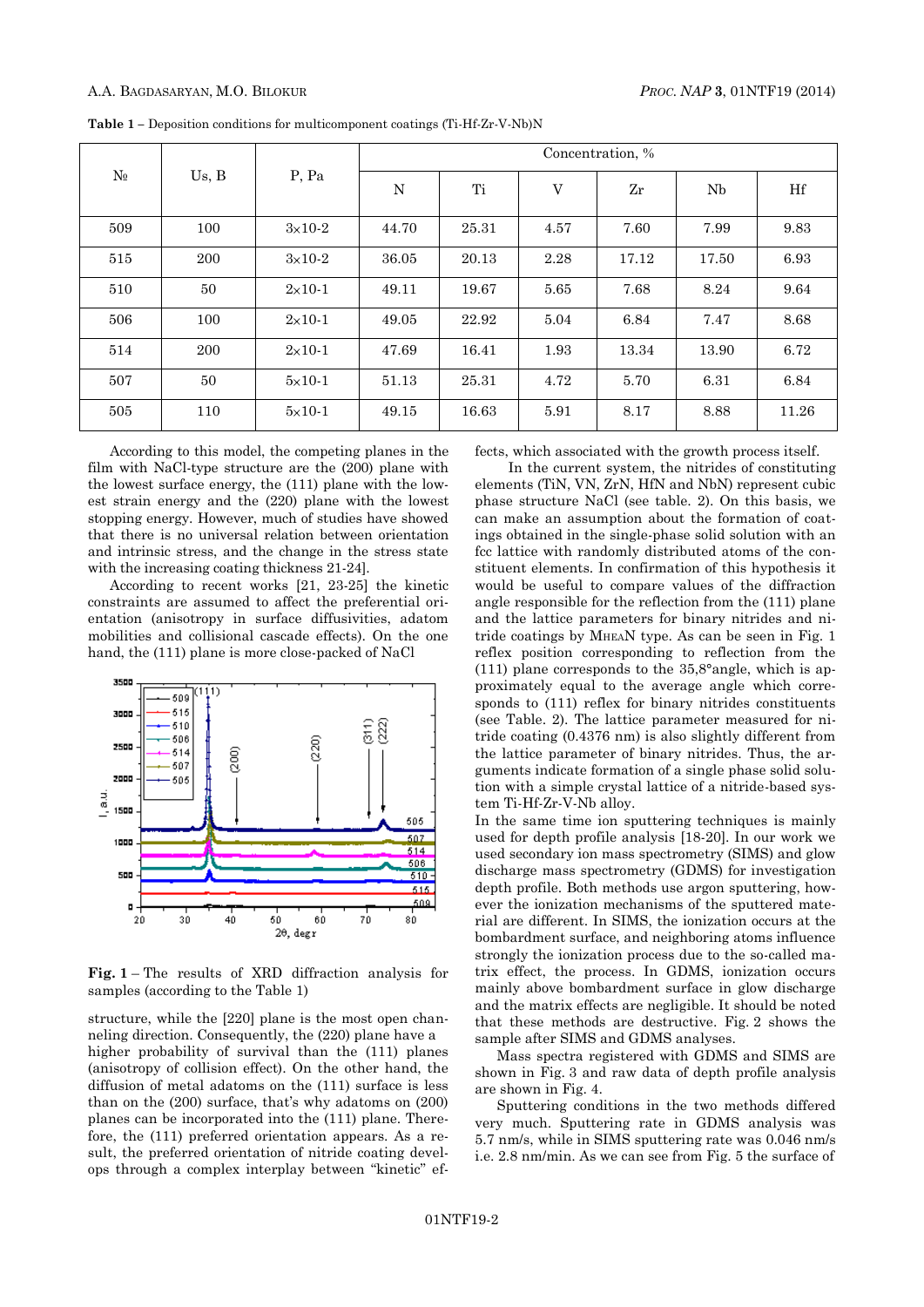| Crystal structure     | TiN        | VN     | ZrN        | <b>HfN</b> | NbN   | $(Ti-Hf-Zr-V-$<br>Nb)N |
|-----------------------|------------|--------|------------|------------|-------|------------------------|
|                       | <b>FCC</b> | FCC    | <b>FCC</b> | <b>FCC</b> | FCC   | <b>FCC</b>             |
| $2\theta$ (angle)     | 35.30      | 35.5   | 33.89      | 33.6       | 36    | 35.8                   |
| Lattice parameter, nm | 0.424      | 0.4132 | 0.458      | 0.452      | 0.442 | 0.4376                 |

**Table 2** – The crystal structure of the constituent elements of the binary nitride (Ti-Hf-Zr-V-Nb) N coatings and the value of the diffraction angle responsible for the reflection from the (111) plane



**Fig. 2** – The sample surface after SIMS and GDMS analyses

nitride coating is covered with a thin oxide film, as detected species are ZrO, NbO, HfO and ZrO2 ions and also contains the high concentration of titanium and vanadium. The presence of uncontrolled impurities (H, C and O) is obviously connected with the residual gases in the working chamber.

Ions currents are shown versus sputtering time in seconds. Raw data of GDMS show strong signal of mass  $14$  (N<sup>+</sup>). This signal remains strong after sputtering the interface between nitride and the substrate. So it means that this signal is background affected. Namely in GDMS we detect strong so called plasma noise of mass 14. Also as we can see from Fig. 4 in SIMS technique the ion current decreases with sputtering time, obvious due to the sputtering of surface layer, which include the oxygen. In the other had, we can see the initial rise of ion current in GDMS technique due to the development of direct current glow discharge condition

Basing on the concentration data obtained by EDX technique (N – 44.7%, Ti – 25.31%, V – 4.57%, Zr – 7.60%, Nb  $-$  7.99%, Hf  $-$  9.83%) we perform normalization of the registered ions currents following formula:  $I_x/\sum I_x$ , where  $I_x$  is the normalized ion current of a given component *X* and  $\sum I_x$  is the sum of the normalized ion currents of all registered components. It should be noted that the sensitivity factors used in SIMS differ up to two orders of magnitude and the ratio  $I_x/\sum I_x$  represent the relative concentration of elements if we assume equal matrix effect for all elements. In the other hand, the sensitivity of GDMS are close to 1 and the current ratio  $I_x/\sum I_x$  also indicate the relative concentration of analyzed elements since no matrix effect are present in this method [6].

Ions currents are shown versus sputtering time in seconds. Raw data of GDMS show strong signal of mass  $14 (N^+).$ 



**Fig. 3** – SIMS and GDMS mass spectra for the sample registered in range up to 200 a.m.u.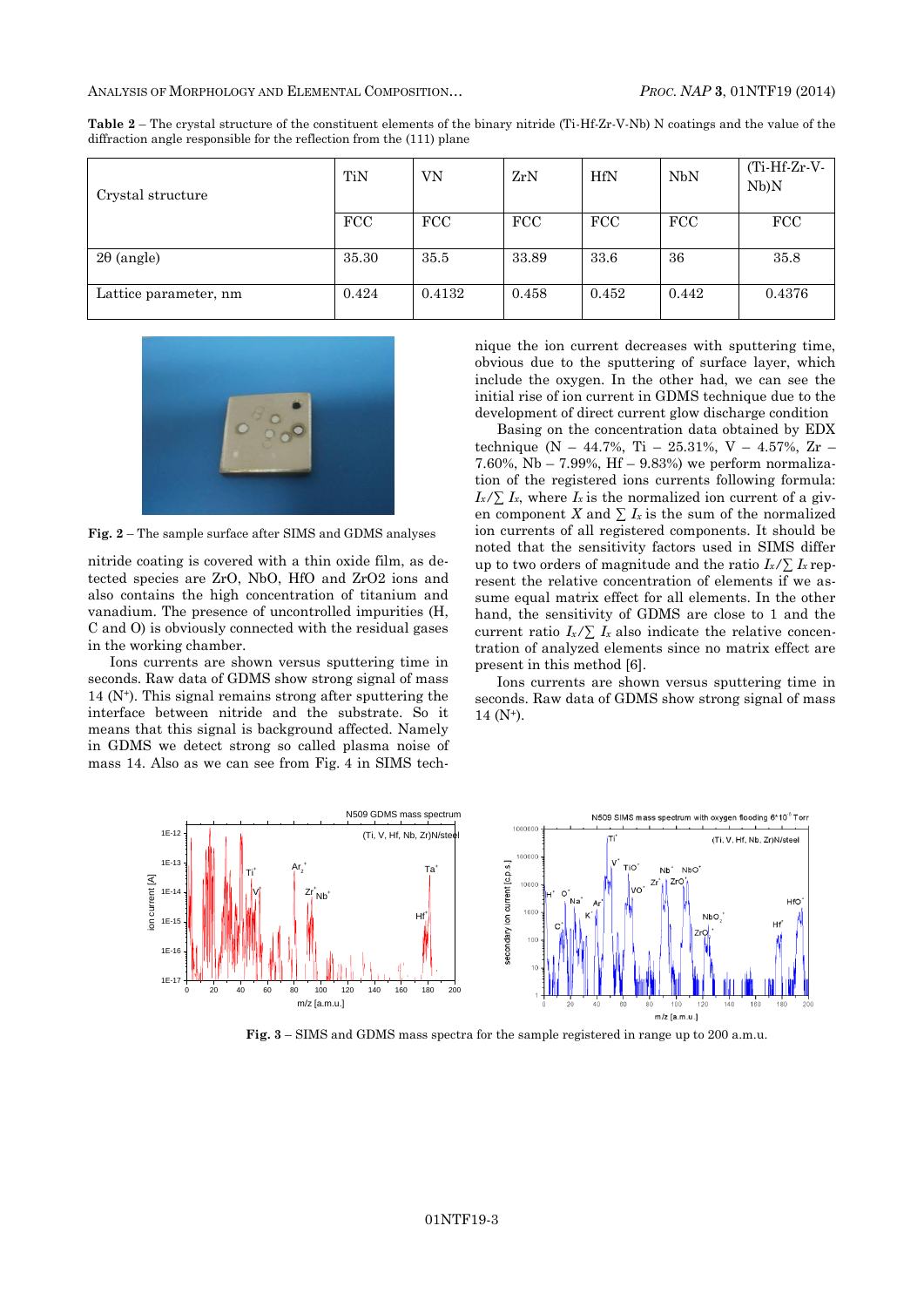

**Fig. 4** – Depth profile analysis. Raw data of GDMS (three analysed spots) and SIMS (one crater)

This signal remains strong after sputtering the interface between nitride and the substrate. So it means that this signal is background affected. Namely in GDMS we detect strong so called plasma noise of mass 14. Also as we can see from Fig. 4 in SIMS technique the ion current decreases with sputtering time, obvious due to the sputtering of surface layer, which include the oxygen. In the other had, we can see the initial rise of ion current in GDMS technique due to the development of direct current glow discharge condition.

Basing on the concentration data obtained by EDX technique (N – 44.7%, Ti – 25.31%, V – 4.57%, Zr – 7.60%, Nb – 7.99%, Hf – 9.83%) we perform normaliza-

N509 GDMS depth profile

tion of the registered ions currents following formula:  $I_x/\sum I_x$ , where  $I_x$  is the normalized ion current of a given component *X* and  $\sum I_x$  is the sum of the normalized ion currents of all registered components. It should be noted that the sensitivity factors used in SIMS differ up to two orders of magnitude and the ratio  $I_x/\sum I_x$  represent the relative concentration of elements if we assume equal matrix effect for all elements. In the other hand, the sensitivity of GDMS are close to 1 and the current ratio  $I_x/\sum I_x$  also indicate the relative concentration of analyzed elements since no matrix effect are present in this method [6].



N509 SIMS depth profile

**Fig. 5** – Depth profile analysis of the sample (including nitrogen) – left GDMS and right SIMS

### [01NTF19-](#page-0-0)4